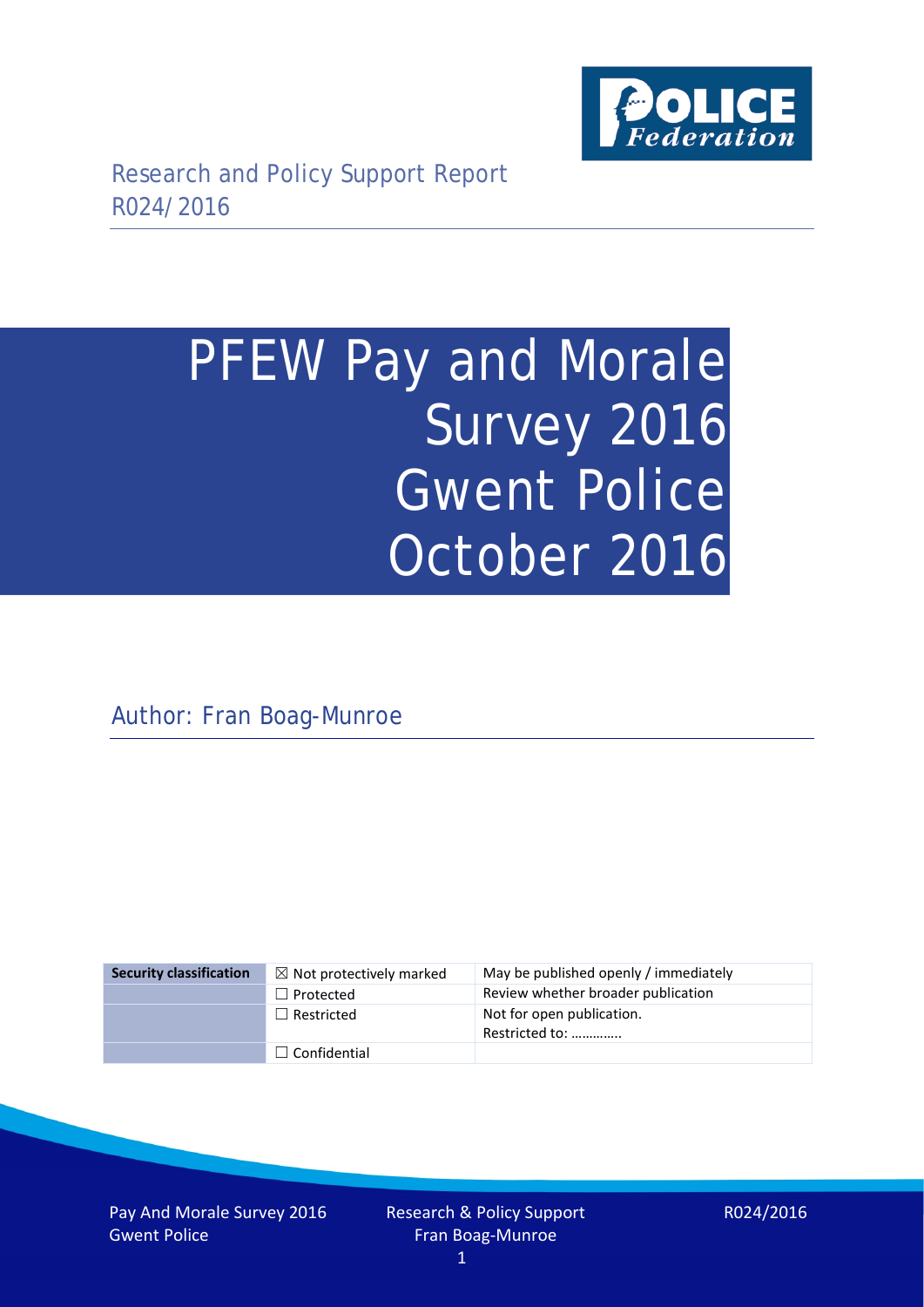### **INTRODUCTION**

This note provides a summary of responses to the PFEW Pay and Morale Survey received from respondents from Gwent Police in 2016.

Where appropriate, details of average responses for the police service as a whole are also presented, as well as a ranking of Gwent Police compared to other forces. Where rankings are provided, a ranking of 1 represents the force with the highest percentage of respondents expressing a particular attitude or intention, and a ranking of 42 represents the force with the lowest percentage of respondents expressing a particular attitude or intention<sup>[1](#page-1-0)</sup>. One force was excluded from this ranking because the sample size was considered too low to be representative of the force as a whole (<200 responses). Please be aware that the actual differences between individual rank positions may be quite small and, if used, should be interpreted cautiously.

Graphical summaries are also presented which compare the proportion of respondents expressing a particular attitude or intention in each force to the average for the service as a whole. These graphical summaries indicate either 1) that a force has the same proportion of respondents expressing a particular attitude as the national average or lower; 2) that the force has a higher proportion of respondents expressing a particular attitude than the national average; or 3) that the proportion of respondents expressing a particular attitude in a force is 10% or more higher than the national average.

# **RESPONSE RATE AND RESPONDENTS**

453 responses were received from Gwent Police, representing a response rate of around 41% (based on March 2016 Home Office figures of officer headcount). The national response rate for the 2016 survey was 35%. Last year's response rate for Gwent Police was 50%. Please bear this in mind when making comparisons with last year's findings.

Overall 2% of respondents to the survey declined to state which force they belonged to. The responses from these officers have been included within the national data but are excluded from force-level analysis.

74.9% of responses from Gwent Police were received from male officers and 25.1% of responses were from female officers. 74.6% of respondents were Constables, 19.0% were Sergeants and 6.4% were Inspectors or Chief Inspectors.

<span id="page-1-0"></span> $1$  Rankings have been determined at two decimal places.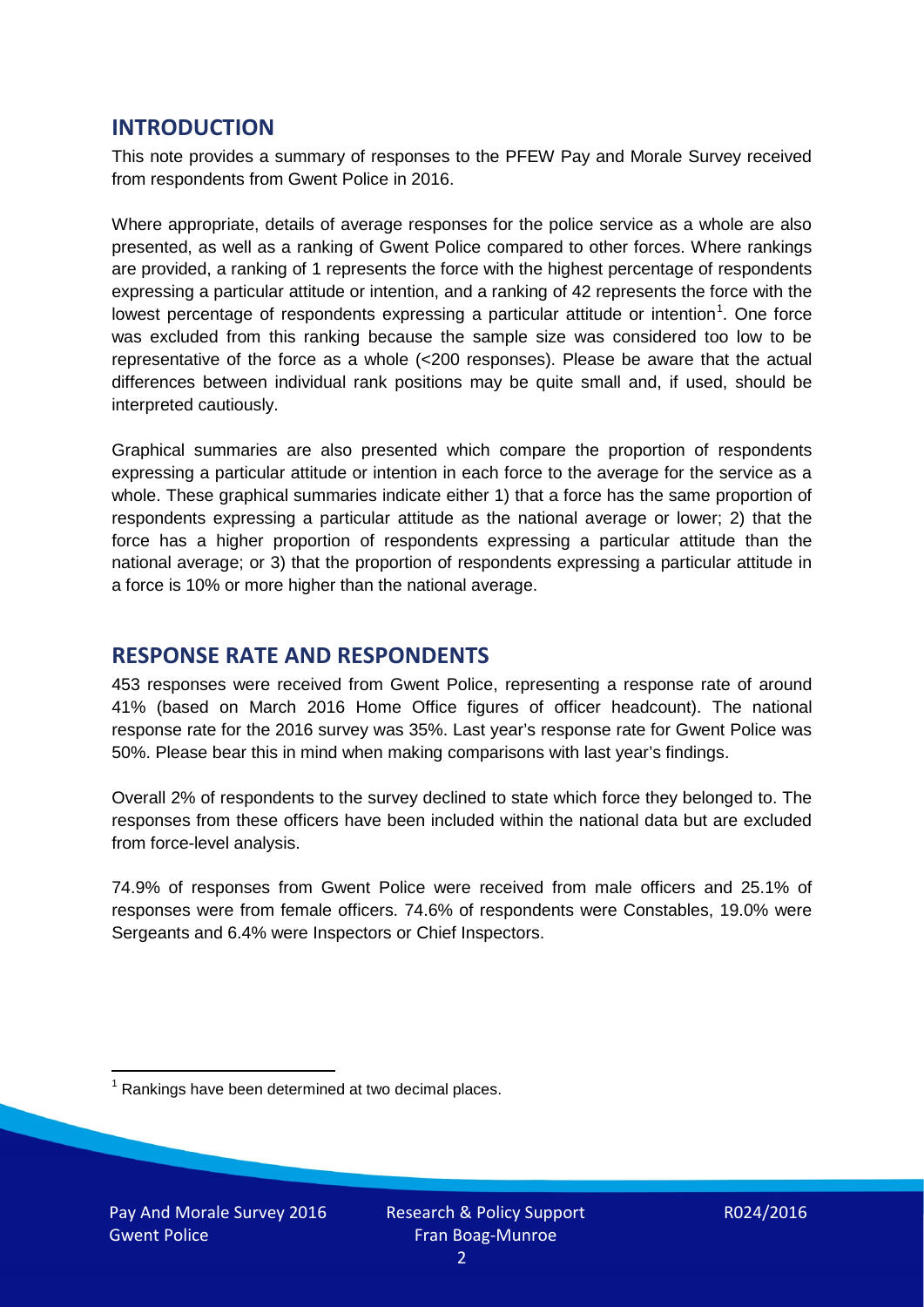# **MORALE**

59.2% of respondents from Gwent Police told us that their morale is currently low.

Nationally, the proportion of respondents reporting low personal morale ranges from 72.0% at the top ranking force to 41.9% at the bottom ranking force. In terms of the proportion of respondents with low morale, Gwent Police ranks 7 out of 42, meaning that, compared to Gwent Police, there are 35 forces with a smaller proportion of respondents reporting low morale.

93.4% of respondents from Gwent Police felt that morale within the force is currently low.

Across England and Wales as a whole, the proportion of respondents reporting low force morale ranges from 98.8% at the top ranking force to 74.1% at the bottom ranking force. In terms of the proportion of respondents reporting low force morale, Gwent Police ranks 10 out of 42 forces, meaning that there are 32 forces with a smaller proportion of respondents who feel that morale within their force is low.

Comparison of 2016 and 2015 figures for morale in Gwent Police are provided in the table below.

|                     | 2016  | 2015  |
|---------------------|-------|-------|
| Low personal morale | 59.2% | 75.3% |
| Low force morale    | 93.4% | 96.8% |

The proportion of respondents in the police service as a whole who said that their morale is low was 55.9%; this compares to 70.1% of respondents to the PFEW Pay and Morale survey in 2016; the proportion of respondents reporting low morale in 2016 was significant smaller than in [2](#page-2-0)015 $^2$ .

The proportion of respondents in the service as a whole who said that morale in their force was low was 89.5%; in 2015, this proportion was 94.6%. Again the difference between 2016 and 2015 was statistically significant<sup>[3](#page-2-1)</sup>.

<span id="page-2-0"></span> $2$ <sup>2</sup> Z= 40.1, p < 0.001

<span id="page-2-1"></span> $3$  Z=25.2, p < 0.001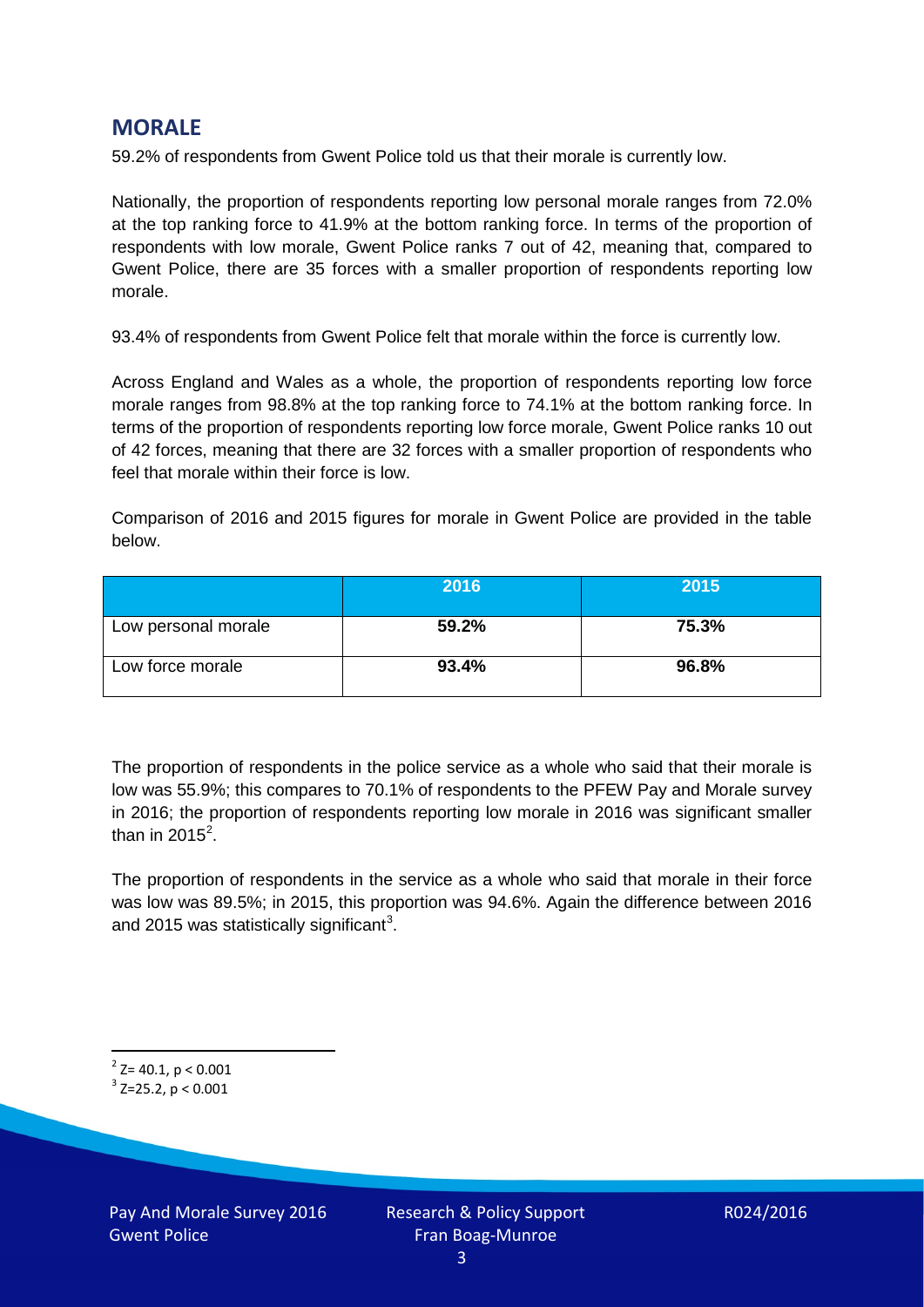*Proportion of respondents reporting low personal morale compared to national average in 2016*



#### *REASONS FOR LOW MORALE*

The survey asked respondents about the factors that had a positive or negative effect on their morale, the table below shows the proportion of respondents in Gwent Police who said a particular factor has had a negative effect upon their morale compared to the national average.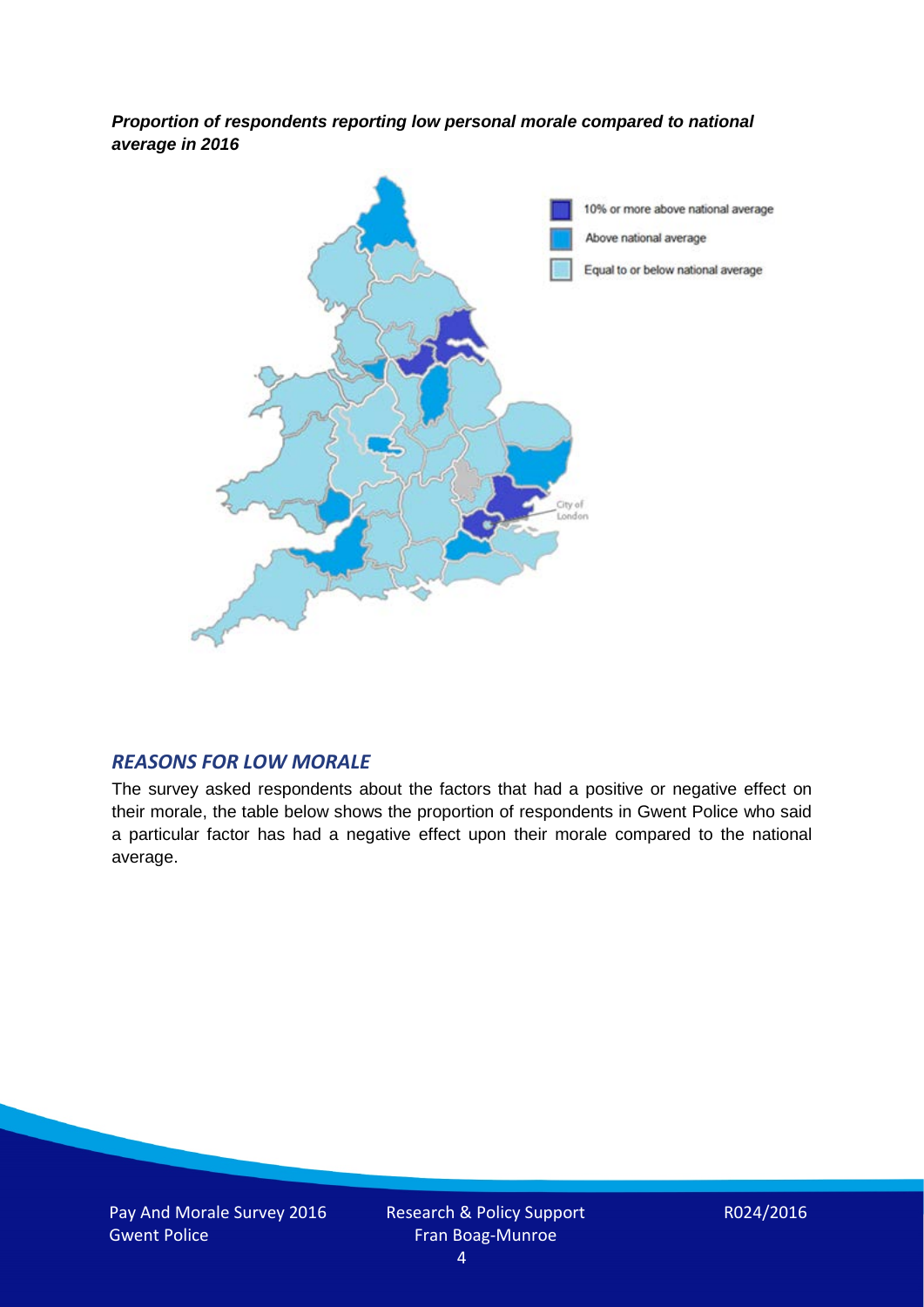| <b>Factor</b>                                  | <b>Negative effect on morale</b><br>(Gwent Police) | <b>Negative effect on morale</b><br><b>(England and Wales)</b> |
|------------------------------------------------|----------------------------------------------------|----------------------------------------------------------------|
| Pay and benefits (including<br>pension)        | 56.9%                                              | 70.9%                                                          |
| Day-to-day job role                            | 48.0%                                              | 39.9%                                                          |
| Workload and responsibilities                  | 59.3%                                              | 52.4%                                                          |
| Work-life balance                              | 59.9%                                              | 58.2%                                                          |
| Opportunities for<br>development and promotion | 52.3%                                              | 49.9%                                                          |
| Health and wellbeing                           | 60.2%                                              | 54.3%                                                          |
| How the police as a whole<br>are treated       | 85.9%                                              | 84.2%                                                          |
| Treatment by senior<br>managers                | 50.8%                                              | 42.1%                                                          |

# **ATTITUDES TOWARDS THE POLICE**

72.0% of respondents from Gwent Police said that they would not recommend joining the police to others.

Nationally, the proportion of respondents who said that they would not recommend joining the police to others ranges from 78.6% in the top ranking force to 55.4% in the bottom ranking force. Compared to the other forces in England and Wales, Gwent Police ranks 12 out of 42; there are therefore 30 forces with a smaller proportion of respondents who say that they would not recommend joining the police to others.

69.3% of respondents from Gwent Police said that they did not feel valued within the police.

The proportion of respondents who did not feel valued ranges from 79.2% in the top ranking force to 53.1% in the bottom ranking force. In terms of the proportion of respondents who did not feel valued within the police, Gwent Police ranks 10 out of 42; there are 32 forces with a smaller proportion of respondents who did not feel valued.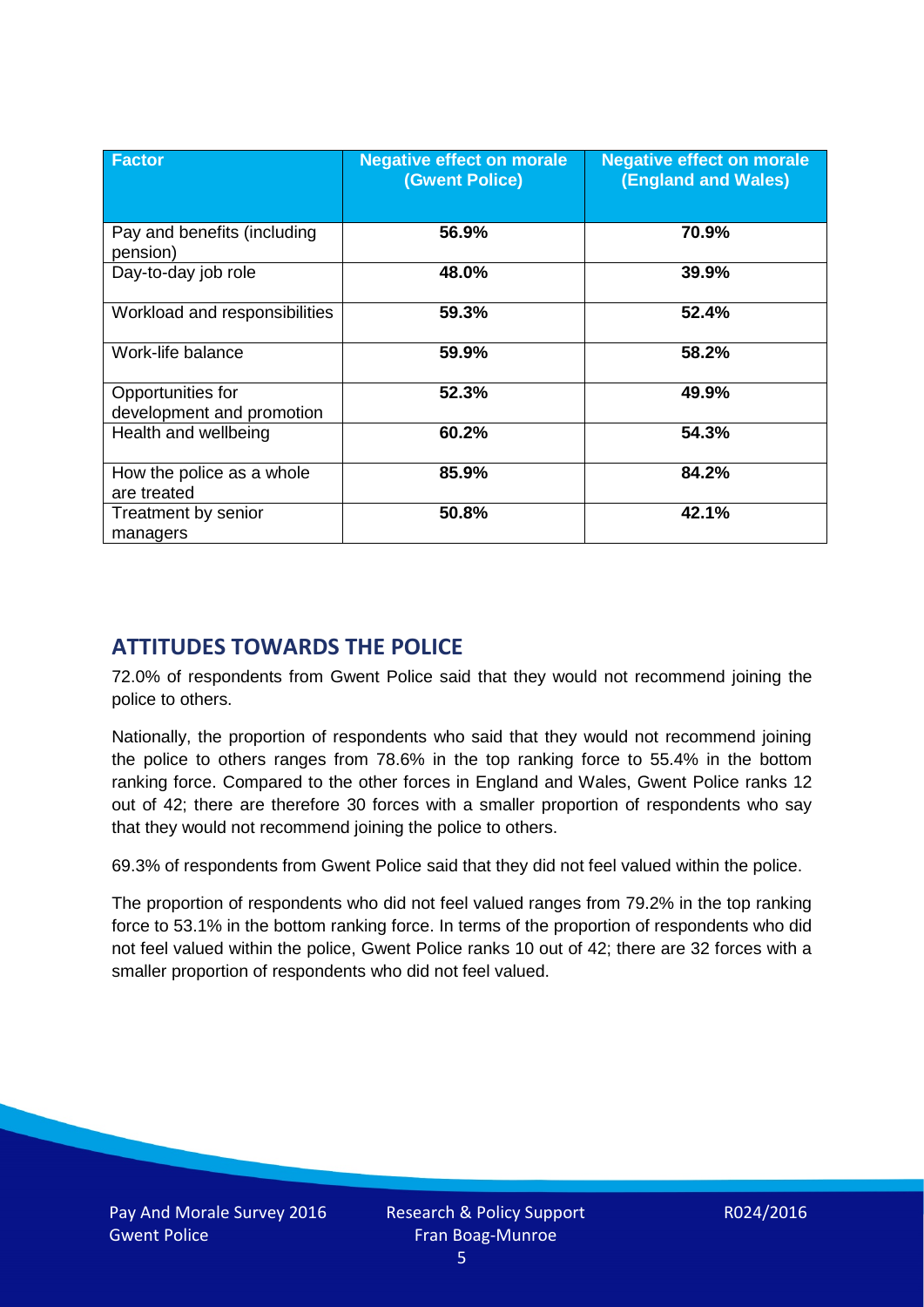|                                                           | 2016  | 2015  |
|-----------------------------------------------------------|-------|-------|
| would<br>not<br>recommend joining<br>the police to others | 72.0% | 81.1% |
| I do not feel valued<br>in the police                     | 69.3% | 81.0% |

For the service as a whole, the proportion of respondents in 2016 who said that they would not recommend joining the police to others was 69.9%. In 2015, 76.3% of respondents said that they would not recommend joining the police. The difference between 2016 and 2015 is statistically significant<sup>[4](#page-5-0)</sup>.

Across the police service as a whole, 67.3% of respondents said that they did not feel valued; compared to 74.7% of respondents in last year's survey. A significantly smaller proportion of respondents did not feel valued this year compared to 201[5](#page-5-1)<sup>5</sup>.

#### *Proportion of respondents who would not recommend the police to others compared to national average in 2016*



<span id="page-5-1"></span><span id="page-5-0"></span> $4$  Z = 19.6, p < 0.001  $5$  Z = 22.1, p < 0.001

Pay And Morale Survey 2016 Gwent Police

Research & Policy Support Fran Boag-Munroe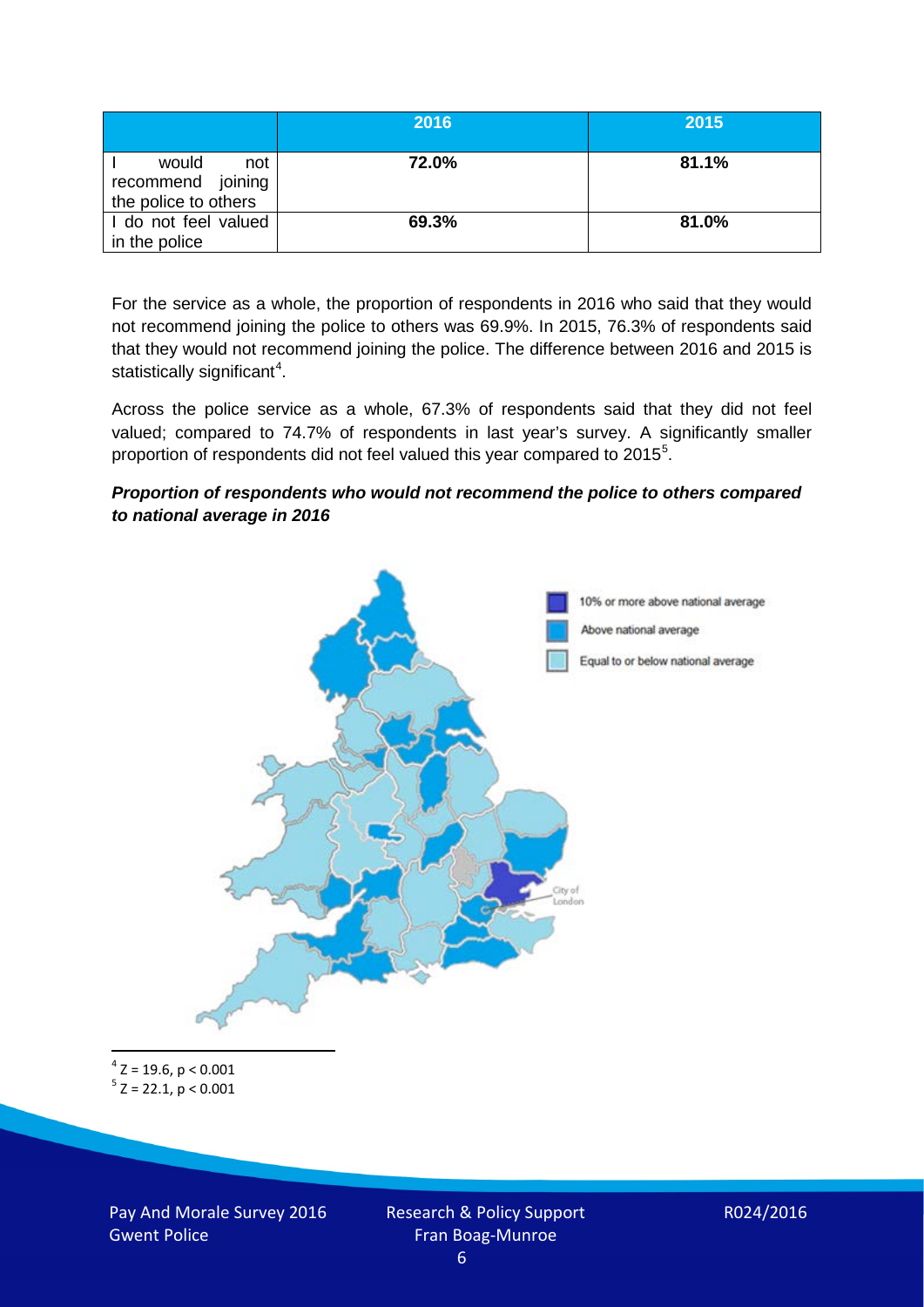# **INTENTION TO LEAVE**

14.4% of respondents from Gwent Police told us that they intend to leave the police service within two years. A further 22.1% of respondents said that they currently do not know what their intentions are with regards to staying in or leaving the police.

The proportion of respondents who planned to leave the police ranged from 21.5% at the top ranking force to 4.5% at the bottom ranking force. In terms of the proportion of respondents intending to leave, Gwent Police ranks 5 out of 42 forces, meaning that there are 37 forces with a smaller proportion of respondents intending to leave within two years.

Comparison of 2016 and 2015 figures for intention to leave in Gwent Police are provided in the table below.

|                                                | 2016  | 2015  |
|------------------------------------------------|-------|-------|
| Intend to leave the police<br>within two years | 14.4% | 20.6% |

For the service as a whole, 11.8% of respondents planned to leave the police service within two years; in 2015, 15.6% of respondents said that they intended to leave within two years. A significantly smaller proportion of respondents intended to leave the police service in 2015 compared to 201[6](#page-6-0)<sup>6</sup>.

<span id="page-6-0"></span> $6$  Z = 15.2, p < 0.001

Pay And Morale Survey 2016 Gwent Police

Research & Policy Support Fran Boag-Munroe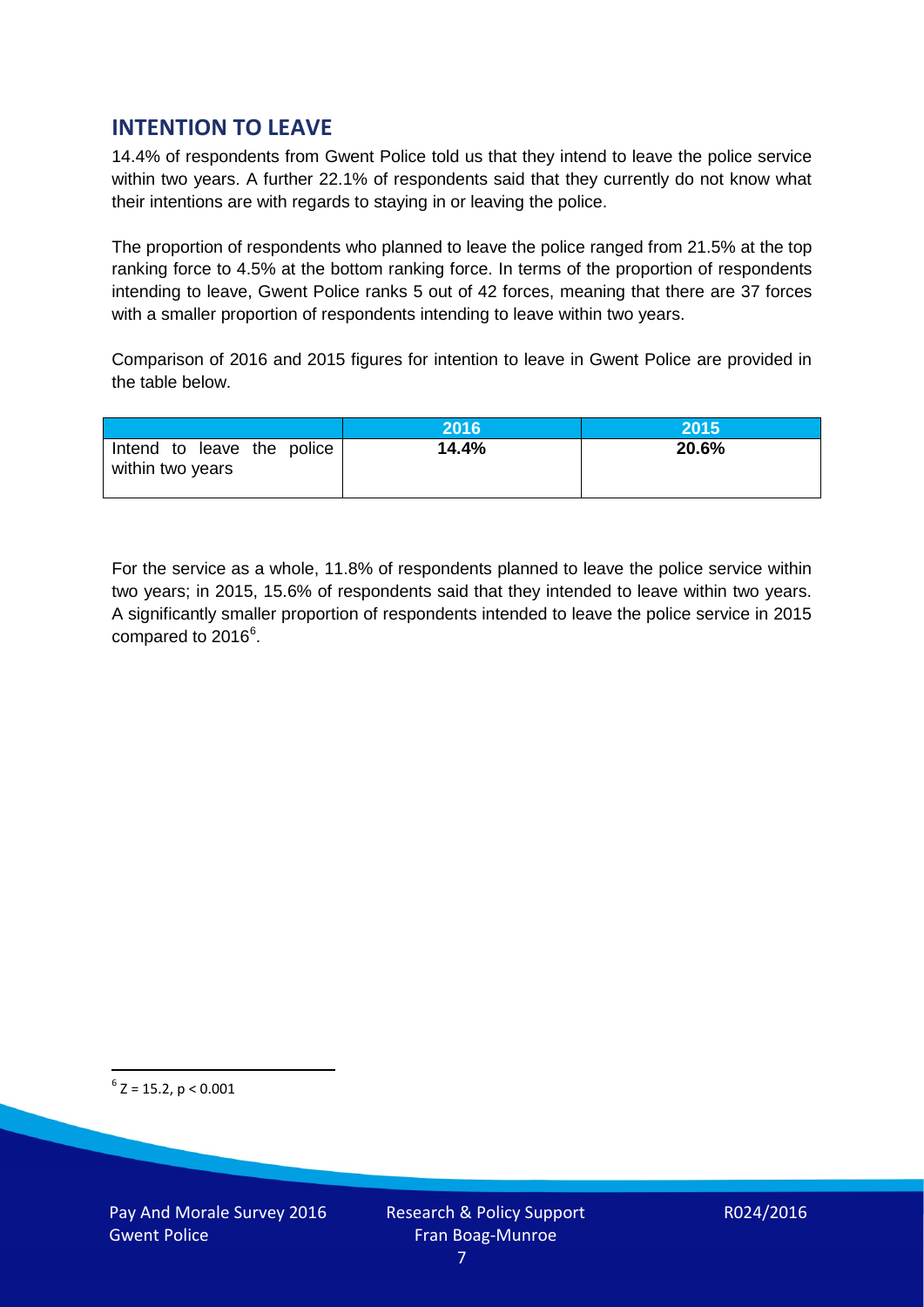*Proportion of respondents intending to leave the police within two years compared to national average in 2016*



# *REASONS FOR INTENDING TO LEAVE THE POLICE SERVICE*

Respondents who had said they intended to leave were asked to indicate the reasons behind this intention. The table below shows the proportion of respondents in Gwent Police who said that a particular factor has had a major effect on their intention to leave, compared to the national average.

Please be aware that respondents were able to choose more than one option therefore the figures provide below will not add up to 100%.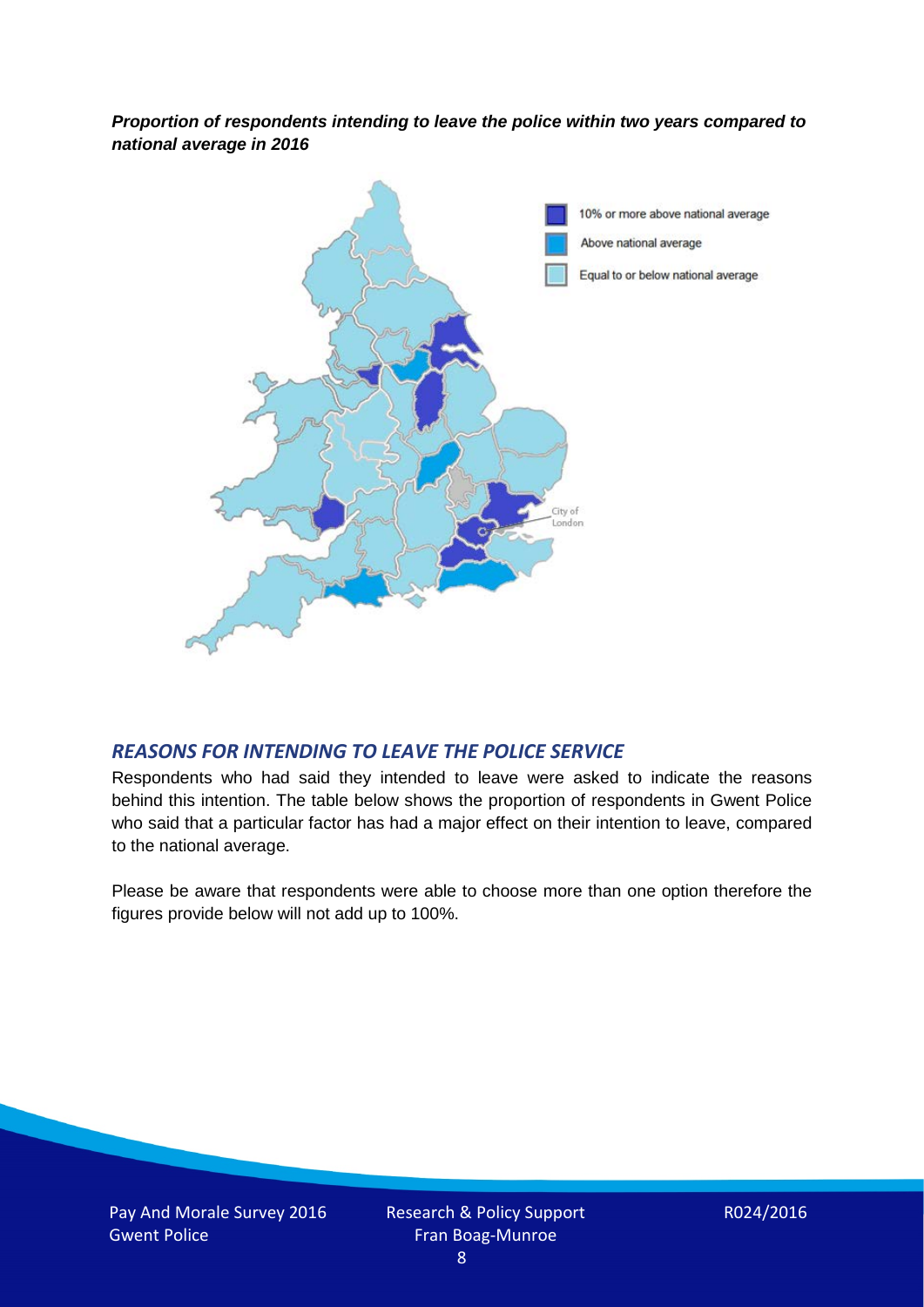| <b>Factor</b>                                          | <b>Major effect on intention to</b><br><b>leave (Gwent Police)</b> | <b>Major effect on intention to</b><br><b>leave (England and Wales)</b> |
|--------------------------------------------------------|--------------------------------------------------------------------|-------------------------------------------------------------------------|
| The impact of your job on<br>your family/personal life | 67.2%                                                              | 57.2%                                                                   |
| Your morale                                            | 78.7%                                                              | 81.7%                                                                   |
| Your opportunities for<br>development and promotion    | 59.0%                                                              | 49.1%                                                                   |
| Your pay and benefits                                  | 47.5%                                                              | 67.6%                                                                   |
| Better job opportunities<br>outside of the Police      | 44.3%                                                              | 59.2%                                                                   |
| The impact of the job on your<br>health and wellbeing  | 78.7%                                                              | 69.4%                                                                   |
| Dissatisfaction with your day-<br>to-day job role      | 44.3%                                                              | 43.6%                                                                   |
| Your workload and<br>responsibilities                  | 41.0%                                                              | 41.8%                                                                   |
| How the police was a whole<br>are treated              | 72.1%                                                              | 77.6%                                                                   |
| Your treatment by senior<br>managers                   | 49.2%                                                              | 43.7%                                                                   |

# **PAY AND BENEFITS**

67.0% of respondents from Gwent Police told us that they do not feel that they are paid fairly for the responsibilities they have within their job.

Across England and Wales, the proportion of respondents who feel that they are not paid fairly for their responsibilities ranges from 80.8% at the top ranking force to 63.0% at the bottom ranking force. Gwent Police ranks 38 out of 42 forces; there are 4 forces with a smaller proportion of respondents who say that they are not fairly paid for the responsibilities within their job.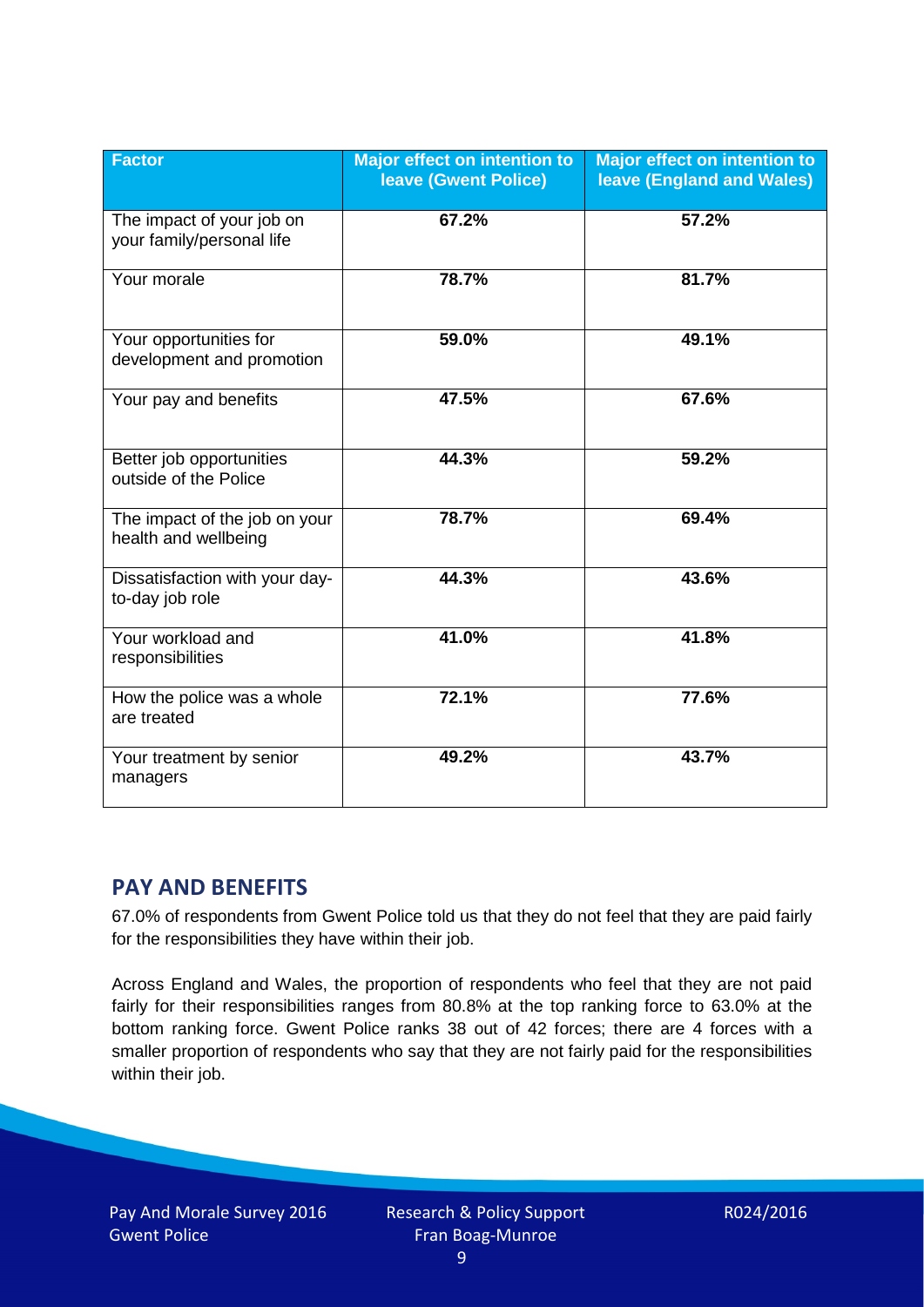56.1% of respondents from Gwent Police said that they are dissatisfied with their overall remuneration (including basic pay and allowances) and 68.1% said that they are dissatisfied with their pensions.

Nationally, The proportion of respondents who are dissatisfied with their overall remuneration ranges from 74.2% at the top ranking force to 50.9% at the bottom ranking force. In terms of respondents reporting dissatisfaction with their remuneration, Gwent Police ranks 39 out of 42 forces, meaning that there are 3 forces with a smaller proportion of respondents who are dissatisfied with their remuneration.

Pension dissatisfaction ranges from 71.5% at the top ranking force to 55.5% at the bottom ranking force. Gwent Police ranks 14 out of 42 forces for this indicator; therefore there are 28 forces with a smaller proportion of respondents who are dissatisfied with their pension.

|                                                                         | 2016  | 2015  |
|-------------------------------------------------------------------------|-------|-------|
| Do not feel fairly paid for the<br>responsibilities within their<br>job | 67.0% | 69.4% |
| Dissatisfied with total<br>remuneration                                 | 56.1% | 60.4% |
| Dissatisfied with pension                                               | 68.1% | 70.0% |

Nationally, 74.4% of respondents said that they were not paid fairly for the responsibilities they have within their job; this proportion was 70.3% in 2015. A significantly larger proportion of respondents said that they were not paid fairly for their responsibilities this year compared to last year<sup>[7](#page-9-0)</sup>.

The proportion of respondents across the police service as a whole who were dissatisfied with their remuneration was 66.7%; this compares to 62.7% in 2015. The difference between the proportion of respondents who were dissatisfied with their overall remuneration in 2016 and 2015 was statistically significant<sup>[8](#page-9-1)</sup>.

<span id="page-9-0"></span> $7$  Z=12.5, p < 0.001

<span id="page-9-1"></span> $8$  Z = 11.4, p < 0.001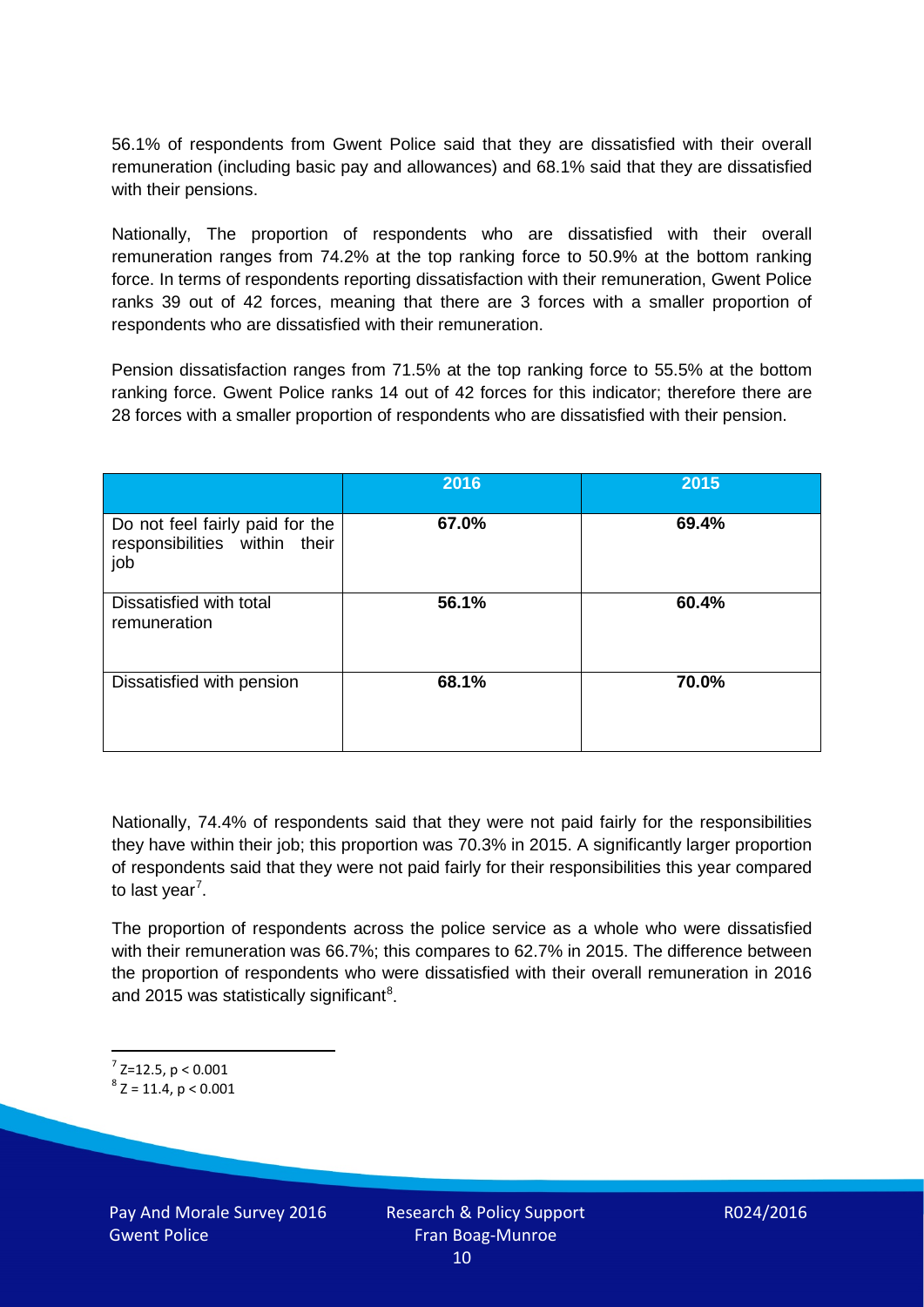Across England and Wales, the proportion of respondents who were dissatisfied with their pension in 2016 was 66.6%; this proportion was 68.9% in 2015. A significantly smaller proportion of respondents were dissatisfied with their pension this year compared to last year<sup>[9](#page-10-0)</sup>.

#### *Proportion of respondents who do not feel fairly paid for the responsibilities within their job compared to national average in 2016*



<span id="page-10-0"></span> $9^9$  Z = 6.7 p < 0.001